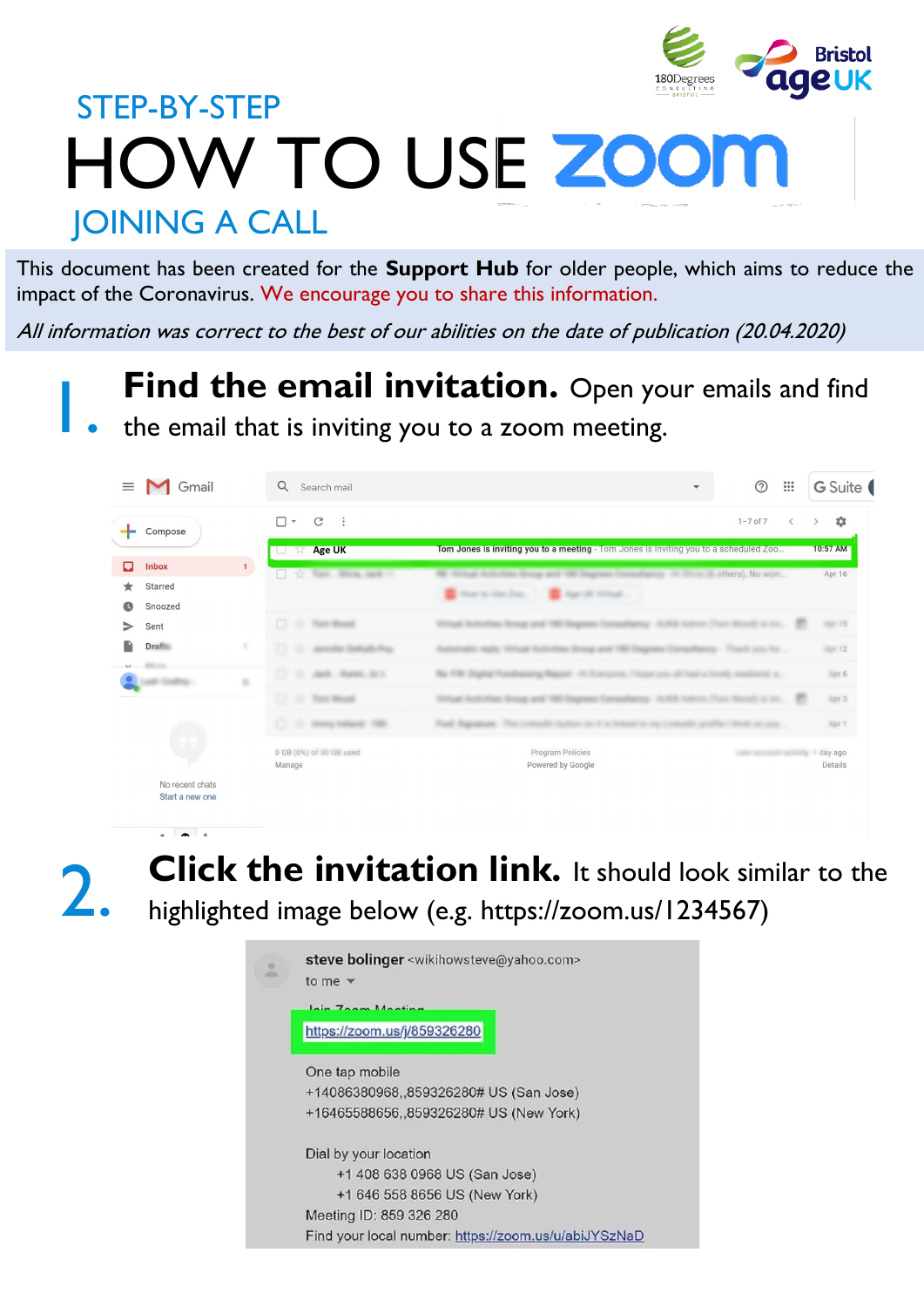$\Box$ 

 $\overline{D}$  Help

 $NP$ 

**To enter the zoom meeting via the quick way, follow steps 3-8 OR**

**To enter the zoom meeting by downloading the application (which is a bit more complicated!), follow steps 9-13**



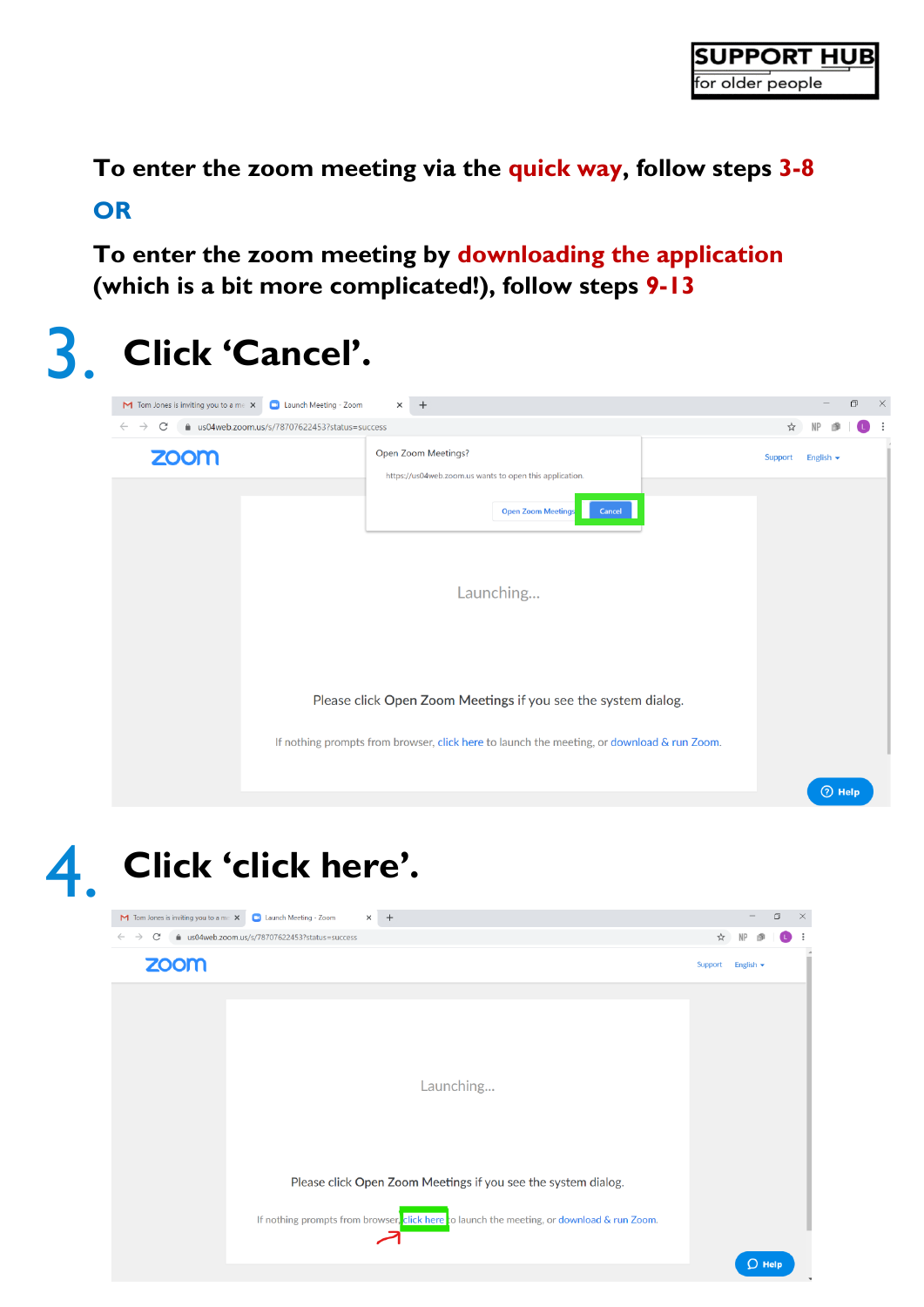

|                                           | Click 'cancel' again!                                                                      |         |                |   |          |
|-------------------------------------------|--------------------------------------------------------------------------------------------|---------|----------------|---|----------|
| $M$ Tom Jones is inviting you to a me $X$ | Launch Meeting - Zoom<br>$+$<br>$\times$                                                   |         |                | σ | $\times$ |
| C<br>$\leftarrow$<br>$\rightarrow$        | ■ us04web.zoom.us/s/78707622453?status=success                                             | ☆       |                |   |          |
| <b>ZOOM</b>                               | Open Zoom Meetings?<br>https://us04web.zoom.us wants to open this application.             | Support | English $\sim$ |   |          |
|                                           | <b>Open Zoom Meetings</b><br>Cancel                                                        |         |                |   |          |
|                                           |                                                                                            |         |                |   |          |
|                                           | Launching                                                                                  |         |                |   |          |
|                                           |                                                                                            |         |                |   |          |
|                                           | Please click Open Zoom Meetings if you see the system dialog.                              |         |                |   |          |
|                                           | If nothing prompts from browser, click here to launch the meeting, or download & run Zoom. |         |                |   |          |
|                                           |                                                                                            |         | $(2)$ Help     |   |          |

### 6. **Click 'start from browser'**

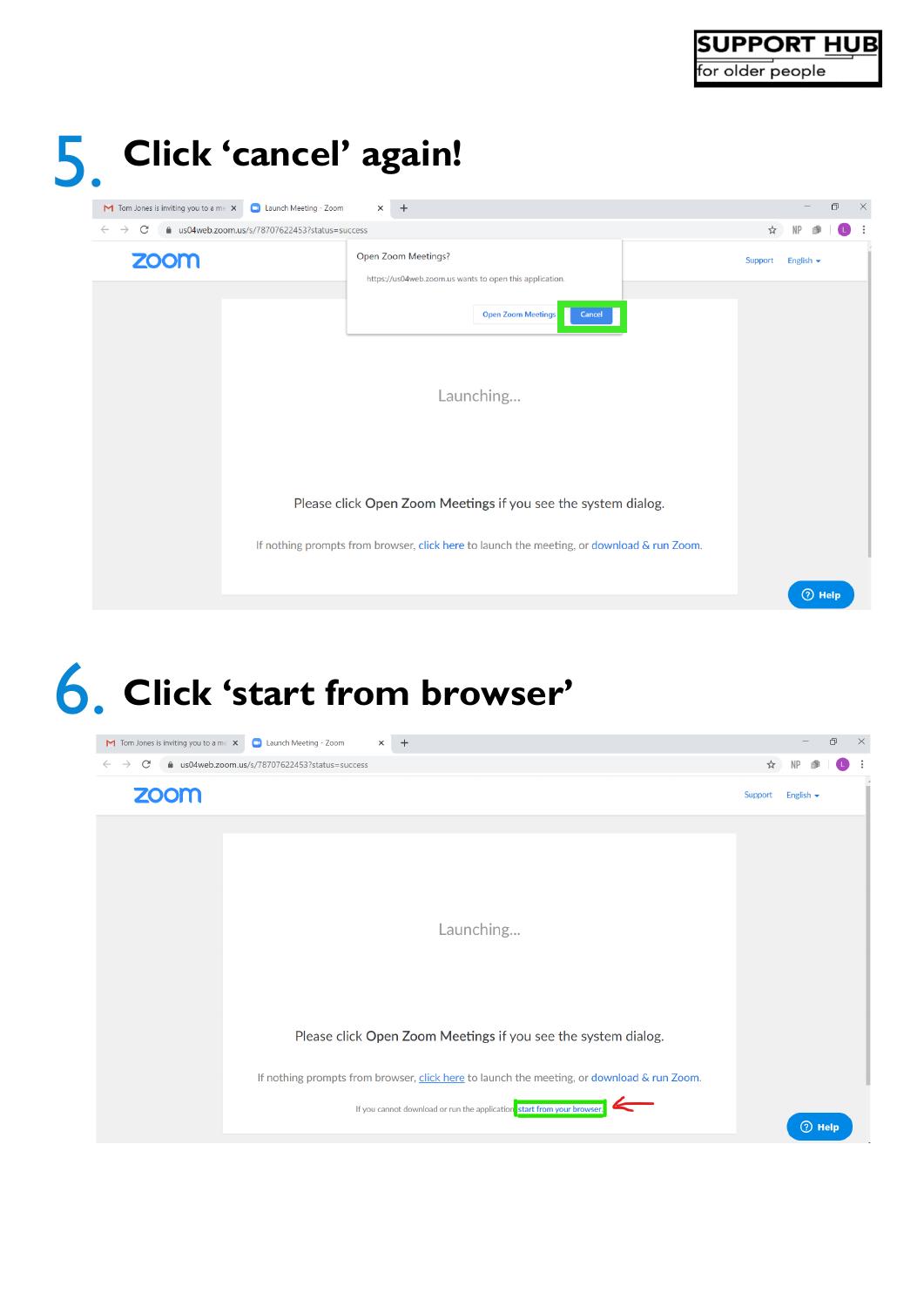# 7. **Click 'Join Audio by Computer'.**

#### Nearly there now!

| M Tom Jones is inviting you to a me X<br><b>O</b> Today's Meeting<br>×                                                                         | $^{+}$                                                                                     |                          | $\Box$<br>$\times$        |
|------------------------------------------------------------------------------------------------------------------------------------------------|--------------------------------------------------------------------------------------------|--------------------------|---------------------------|
| $\leftarrow$<br>$\rightarrow$<br>10 Not secure   us04web.zoom.us/wc/78707622453/start<br>C                                                     |                                                                                            | $*$<br><b>NP</b>         |                           |
|                                                                                                                                                |                                                                                            |                          | $\frac{1}{2}$             |
| <b>ビ</b> Phone Call                                                                                                                            | Computer Audio                                                                             |                          | $\boldsymbol{\mathsf{x}}$ |
|                                                                                                                                                | Join Audio by Computer                                                                     |                          |                           |
| $\bullet$<br>$\bigcap$<br>$\blacktriangledown$<br><b>Security</b><br>oin Audic                                                                 | T<br>$\bullet\bullet\bullet$<br><b>Manage Participants</b><br>Share Screen<br>More<br>Chat | <b>Leave Meeting</b>     |                           |
|                                                                                                                                                |                                                                                            |                          |                           |
| If you see a box like this at the top of<br>your screen, click allow. (This allows<br>zoom to turn on your microphone<br>so you can be heard). | us04web.zoom.us wants to<br>Use your microphone<br>€<br><b>Allow</b>                       | $\times$<br><b>Block</b> |                           |

#### 8. **You will see this bar at the bottom of your screen. Click 'Start Video', so that everyone else can see**

**you.** You should also be able to see everybody else who is in the meeting!



You've done it – you are in the zoom meeting! To find out what all the other buttons mean, see the bottom of this document. (steps 9-13, which follow, explain an alternative way to join a zoom meeting)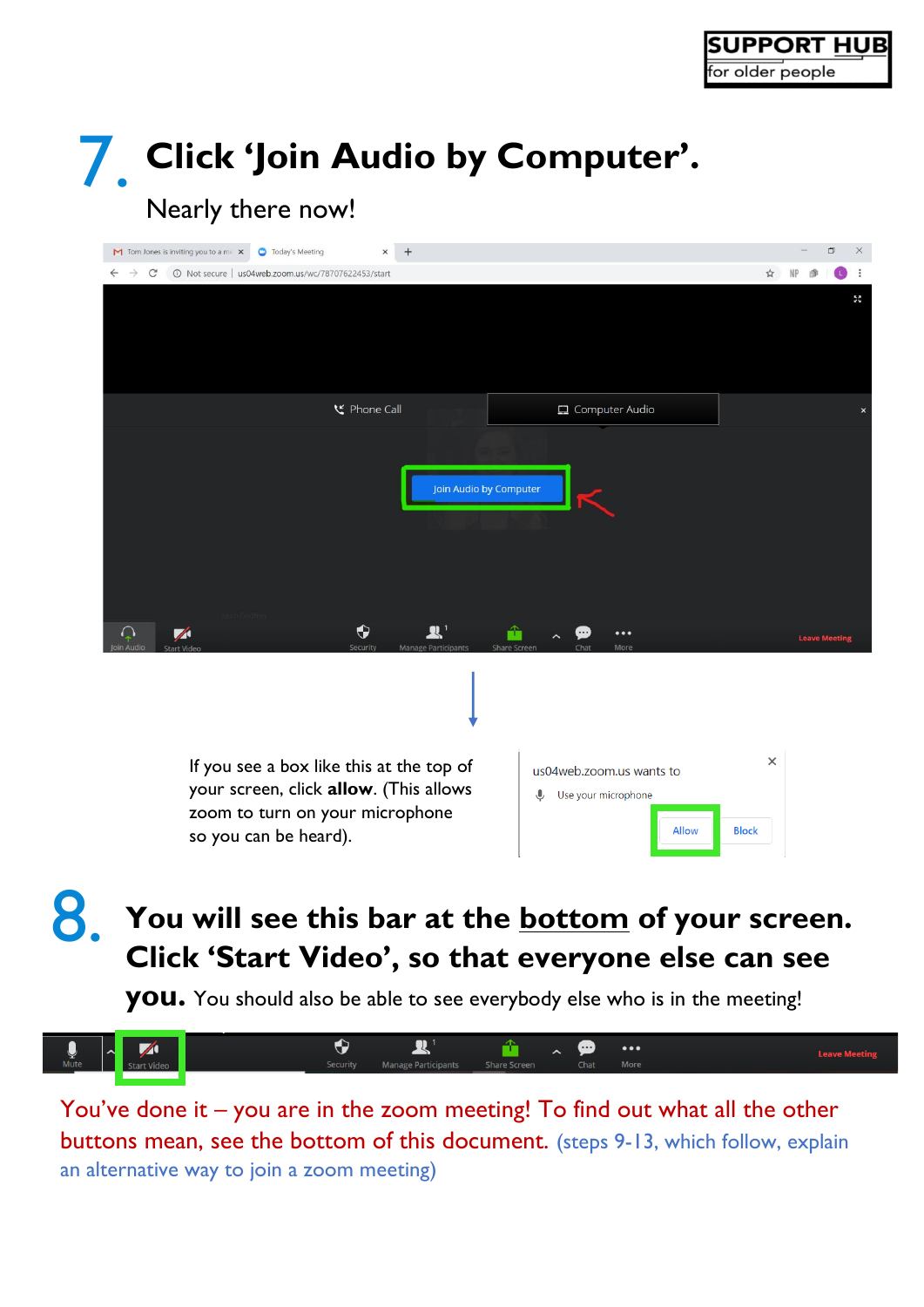Steps 9-13 explain how to download the zoom application. This is an alternative route to steps 3-8. (Before you start step 9 you should have already followed steps 1 & 2).





10. **Click the downloaded file to install Zoom.**  Click continue, if prompted.

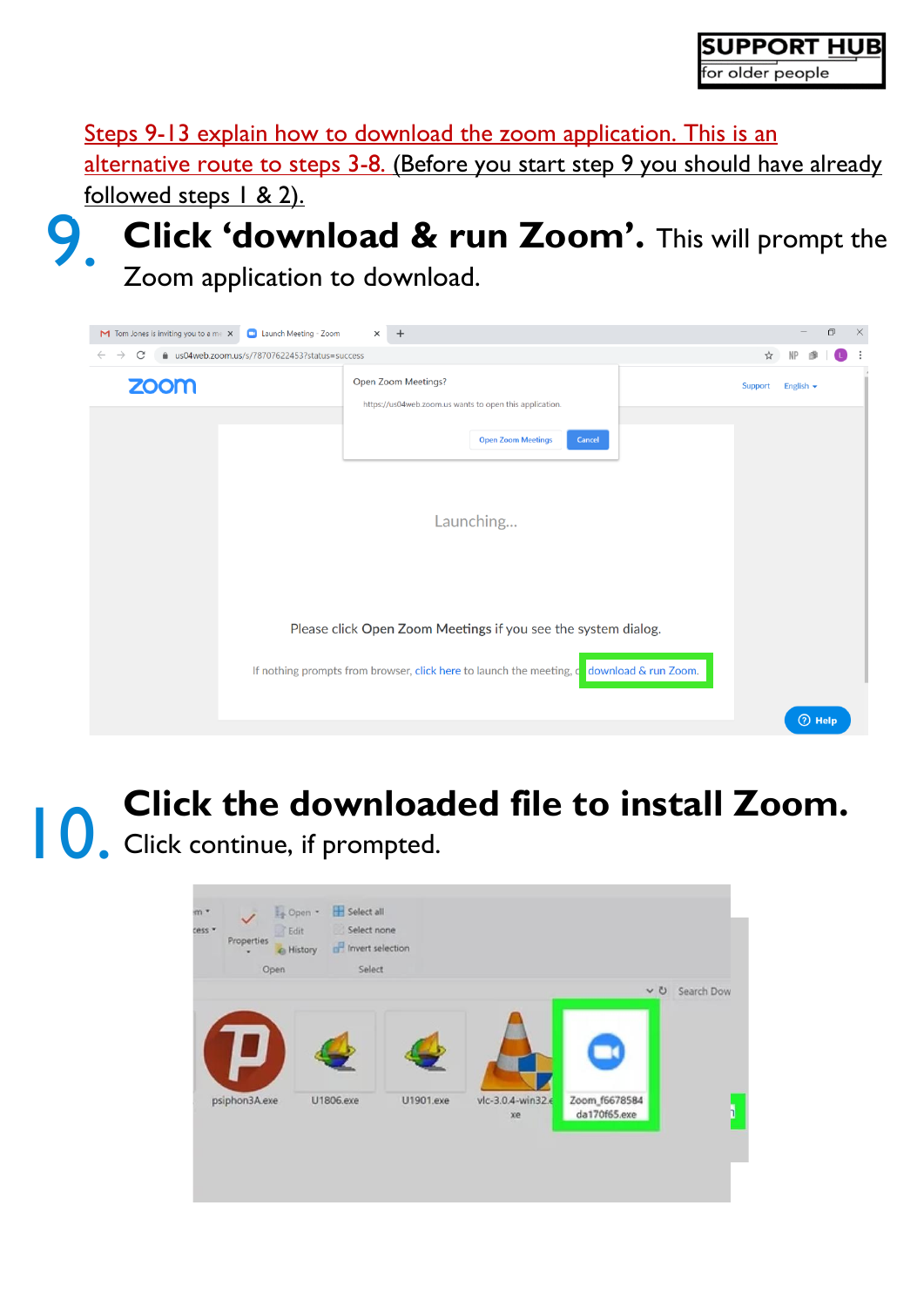#### 11. **Reopen your email and click on the meeting link again.**

|  | steve bolinger <wikihowsteve@yahoo.com><br/>to me <math>\sqrt{ }</math></wikihowsteve@yahoo.com> |  |  |  |  |
|--|--------------------------------------------------------------------------------------------------|--|--|--|--|
|  | Zoom Mooth                                                                                       |  |  |  |  |
|  | https://zoom.us/j/859326280                                                                      |  |  |  |  |
|  | One tap mobile                                                                                   |  |  |  |  |
|  | +14086380968,,859326280# US (San Jose)                                                           |  |  |  |  |
|  | +16465588656,,859326280# US (New York)                                                           |  |  |  |  |
|  | Dial by your location                                                                            |  |  |  |  |
|  | +1 408 638 0968 US (San Jose)                                                                    |  |  |  |  |
|  | +1 646 558 8656 US (New York)                                                                    |  |  |  |  |
|  | Meeting ID: 859 326 280                                                                          |  |  |  |  |
|  | Find your local number: https://zoom.us/u/abiJYSzNaD                                             |  |  |  |  |

**12. Click 'Join with Computer Audio'.** This will computer **Audio'.** This will connect you to the meeting with your microphone so everyone **Click 'Join with Computer Audio'.** This will

can hear you.